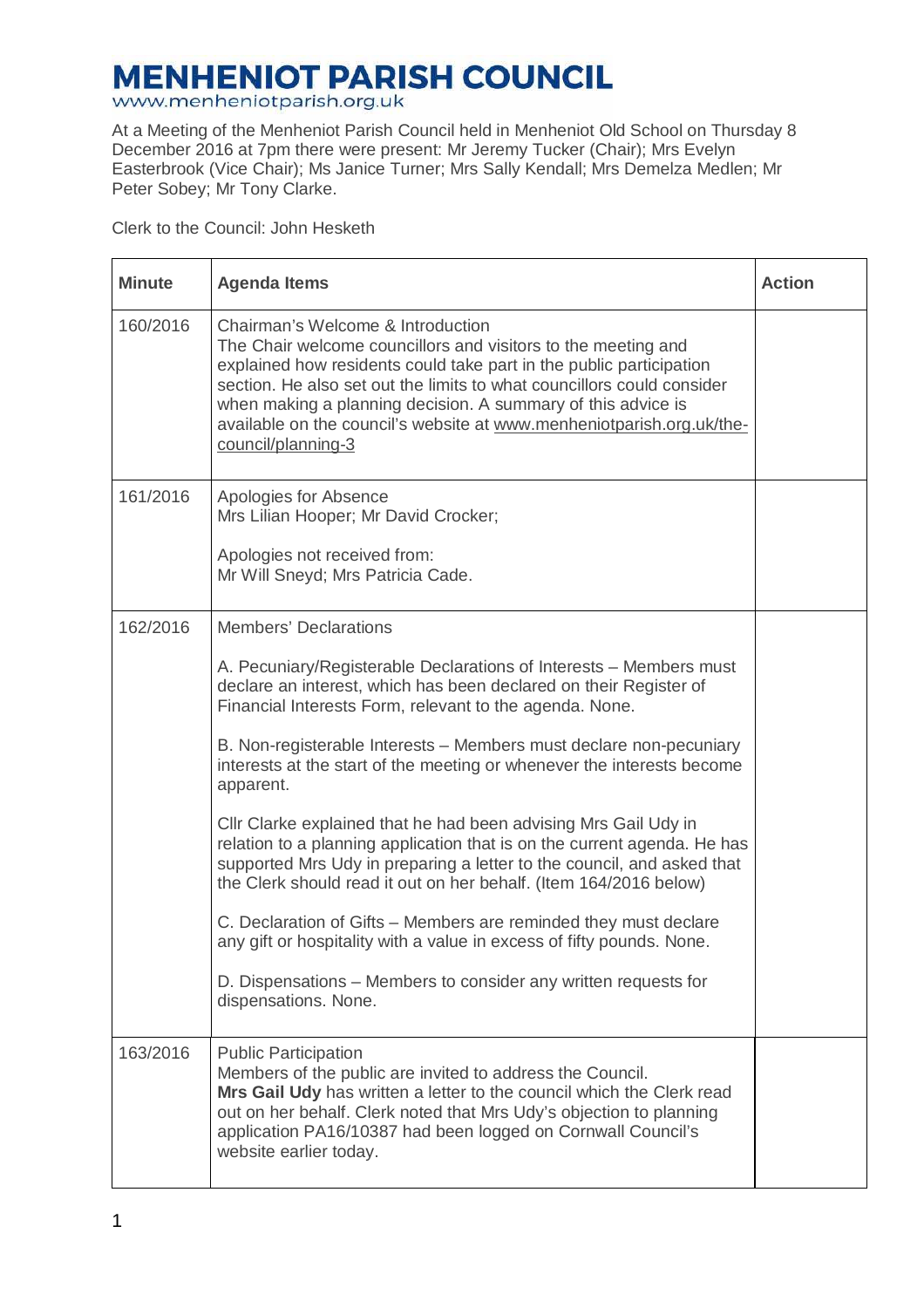| 164/2016 | <b>Planning Matters</b><br>Members were asked to consider the following application:<br>A                                                                                                                                                                                                                                                                                                                                                                                                                                                                                                                                                                                                                                                                                                                                                                                                                                                                                                                                                                                                                                                                                                                                                                                                                                                                                |                                        |                    |               |                           |  |  |  |
|----------|--------------------------------------------------------------------------------------------------------------------------------------------------------------------------------------------------------------------------------------------------------------------------------------------------------------------------------------------------------------------------------------------------------------------------------------------------------------------------------------------------------------------------------------------------------------------------------------------------------------------------------------------------------------------------------------------------------------------------------------------------------------------------------------------------------------------------------------------------------------------------------------------------------------------------------------------------------------------------------------------------------------------------------------------------------------------------------------------------------------------------------------------------------------------------------------------------------------------------------------------------------------------------------------------------------------------------------------------------------------------------|----------------------------------------|--------------------|---------------|---------------------------|--|--|--|
|          | 17.11.16 PA16/10387<br>Applicant: Mr Calum Campbell<br>Location: Horningtops                                                                                                                                                                                                                                                                                                                                                                                                                                                                                                                                                                                                                                                                                                                                                                                                                                                                                                                                                                                                                                                                                                                                                                                                                                                                                             |                                        |                    |               |                           |  |  |  |
|          | Proposal: Construction of a general purpose agricultural building. (Re-<br>submission of withdrawn application No. PA16/06807)                                                                                                                                                                                                                                                                                                                                                                                                                                                                                                                                                                                                                                                                                                                                                                                                                                                                                                                                                                                                                                                                                                                                                                                                                                           |                                        |                    |               |                           |  |  |  |
|          | The Chair had previously reminded councillors and the public that in<br>reaching a planning decision, only material considerations could be<br>used. The new application is for a building that is 33% smaller than<br>that previously submitted. Mrs Udy's letter of objection was discussed<br>in detail, and councillors noted these issues that could have an impact<br>on the surrounding area: noise and disturbance from farm operations;<br>traffic flow as animals are moved on and off the site; contamination by<br>livestock; safety concerns about the proximity of the proposed building<br>to a high pressure gas main.<br>Cllrs Sobey and Easterbrook explained that any noise generated by<br>farm operations would be within the limits expected from an<br>agricultural operation of this scale and were of the view that this<br>impact was not significant. Cornwall Council Highways had not made<br>any comment on the application, even though this council had flagged<br>up concerns about this as an issue for the previous application:<br>councillors agreed that there would be no significant impact on traffic.<br>Environmental Health Planning Liaison had written to the planning<br>officer to confirm they had no objections to the application, and so the<br>view of councillors was that there would be no significant impact on |                                        |                    |               |                           |  |  |  |
|          |                                                                                                                                                                                                                                                                                                                                                                                                                                                                                                                                                                                                                                                                                                                                                                                                                                                                                                                                                                                                                                                                                                                                                                                                                                                                                                                                                                          |                                        |                    |               |                           |  |  |  |
|          | contamination of the land. However, councillors continued to be<br>concerned about the safety of neighbours because of the location of a<br>high pressure gas main that runs under the field. Wales & West<br>Utilities have designated a 30m exclusion zone around the gas main,<br>and warn that no excavations must take place within that area.<br>Councillors also noted that building works observed at their previous<br>site visit were still in place.                                                                                                                                                                                                                                                                                                                                                                                                                                                                                                                                                                                                                                                                                                                                                                                                                                                                                                          |                                        |                    |               |                           |  |  |  |
|          | It was RESOLVED to support the application. Proposed: Cllr Tucker.<br><b>Clerk</b><br>Seconded: Cllr Turner. Cllr Clarke abstained. The remaining<br>councillors all agreed.                                                                                                                                                                                                                                                                                                                                                                                                                                                                                                                                                                                                                                                                                                                                                                                                                                                                                                                                                                                                                                                                                                                                                                                             |                                        |                    |               |                           |  |  |  |
| 165/2016 | <b>Financial Matters</b>                                                                                                                                                                                                                                                                                                                                                                                                                                                                                                                                                                                                                                                                                                                                                                                                                                                                                                                                                                                                                                                                                                                                                                                                                                                                                                                                                 |                                        |                    |               |                           |  |  |  |
|          | Accounts for Payment - Schedule 2016/17 - Period 8-<br>A<br>Members are to consider the payment schedule and agree payment.<br><b>Clerk</b><br>Proposed Cllr Turner. Seconded Cllr Medlen.                                                                                                                                                                                                                                                                                                                                                                                                                                                                                                                                                                                                                                                                                                                                                                                                                                                                                                                                                                                                                                                                                                                                                                               |                                        |                    |               |                           |  |  |  |
|          | <b>Payments Schedule</b>                                                                                                                                                                                                                                                                                                                                                                                                                                                                                                                                                                                                                                                                                                                                                                                                                                                                                                                                                                                                                                                                                                                                                                                                                                                                                                                                                 |                                        | October 2016       | Period        | 8                         |  |  |  |
|          | <b>Date</b>                                                                                                                                                                                                                                                                                                                                                                                                                                                                                                                                                                                                                                                                                                                                                                                                                                                                                                                                                                                                                                                                                                                                                                                                                                                                                                                                                              | Payee                                  | <b>Description</b> | co            | £                         |  |  |  |
|          | 21/11/2016<br>21/11/2016                                                                                                                                                                                                                                                                                                                                                                                                                                                                                                                                                                                                                                                                                                                                                                                                                                                                                                                                                                                                                                                                                                                                                                                                                                                                                                                                                 | Tanya Courage Trust<br>Explorer Scouts | Donation<br>Granti | 1652          | £<br>100.00<br>£ 1,377.00 |  |  |  |
|          | 21/11/2016                                                                                                                                                                                                                                                                                                                                                                                                                                                                                                                                                                                                                                                                                                                                                                                                                                                                                                                                                                                                                                                                                                                                                                                                                                                                                                                                                               | Menheniet Looe Cricket                 | Granti             | 1653.<br>1654 | £ 5,000.00                |  |  |  |
|          | 21/11/2016                                                                                                                                                                                                                                                                                                                                                                                                                                                                                                                                                                                                                                                                                                                                                                                                                                                                                                                                                                                                                                                                                                                                                                                                                                                                                                                                                               | Chris James                            | Donation           | 1655          | £<br>130.30               |  |  |  |
|          | 28/11/2016                                                                                                                                                                                                                                                                                                                                                                                                                                                                                                                                                                                                                                                                                                                                                                                                                                                                                                                                                                                                                                                                                                                                                                                                                                                                                                                                                               | Lights4Funi                            | Christmas lights   | 1656          | £<br>319.98               |  |  |  |
|          | 02/12/2016                                                                                                                                                                                                                                                                                                                                                                                                                                                                                                                                                                                                                                                                                                                                                                                                                                                                                                                                                                                                                                                                                                                                                                                                                                                                                                                                                               | John Hesketh                           | Expenses           | 1657          | £<br>145.91               |  |  |  |
|          |                                                                                                                                                                                                                                                                                                                                                                                                                                                                                                                                                                                                                                                                                                                                                                                                                                                                                                                                                                                                                                                                                                                                                                                                                                                                                                                                                                          |                                        |                    |               |                           |  |  |  |
|          | £ 7,042.89<br>All cheque payments today                                                                                                                                                                                                                                                                                                                                                                                                                                                                                                                                                                                                                                                                                                                                                                                                                                                                                                                                                                                                                                                                                                                                                                                                                                                                                                                                  |                                        |                    |               |                           |  |  |  |